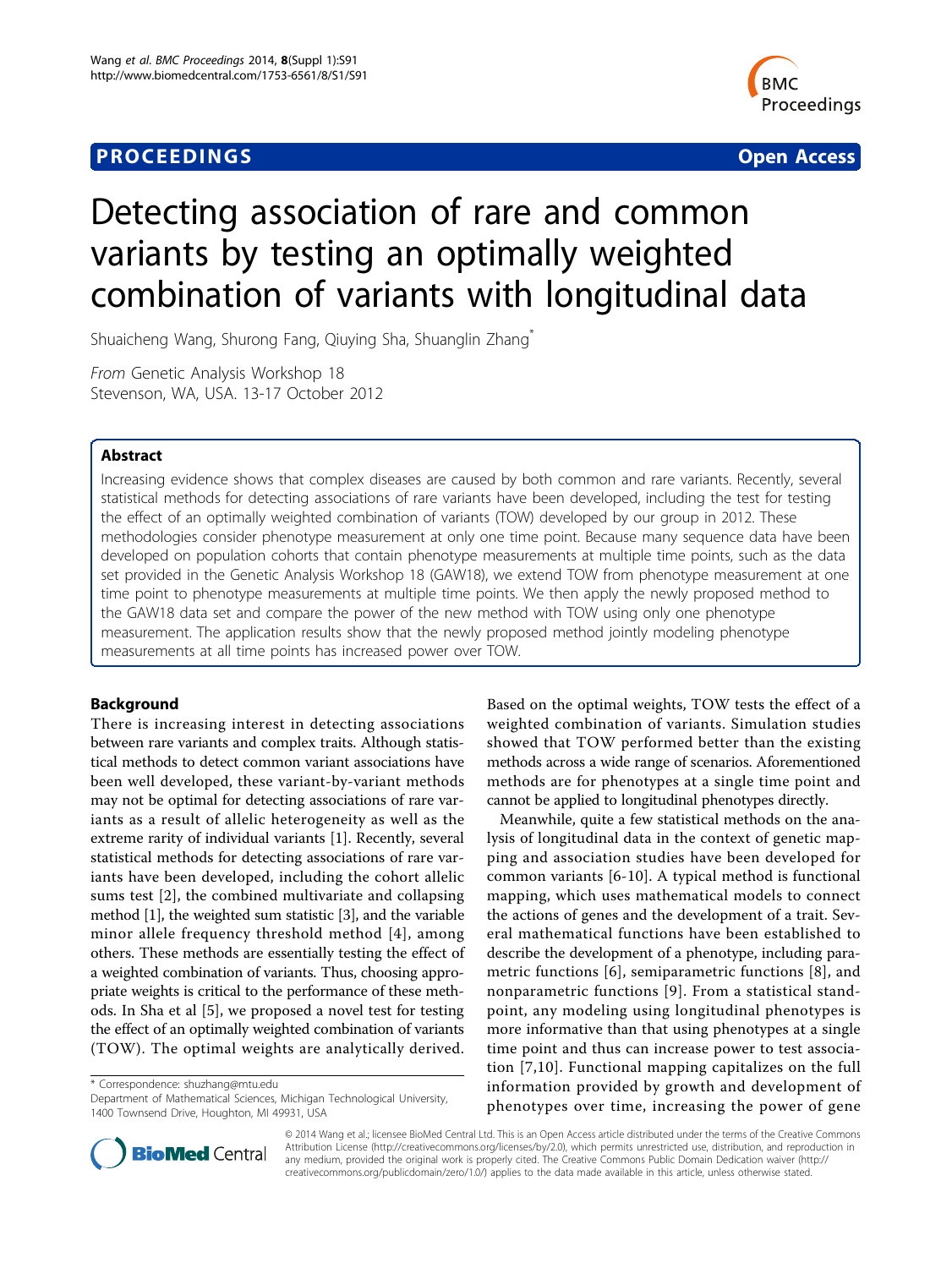identification. However, no statistical methods on the analysis of longitudinal data are available for rare variants.

To analyze the sequencing data with phenotype measurements at multiple time points provided by Genetic Analysis Workshop 18 (GAW18) [\[11](#page-3-0)], in this article, we propose a novel method to test rare-variant association with longitudinal phenotypes by extending our previously proposed method, TOW. Applying the proposed method to the GAW18 data set, we compare the power of the proposed method with TOW using only one phenotype measurement.

# Methods

Consider a random sample of  $n$  individuals. Each individual has been genotyped at *M* variants in a genomic region (a gene or a pathway). Denote  $(x_{i1},...,x_{iM})$  as the genotypic score of the ith individual, where  $x_{im} \in \{0, 1, 2\}$  is the number of minor alleles. Let  $x_i = \sum_{i=1}^{M}$ *m*=1  $w_m x_{im}$  denote the weighted combination of genotypic scores at the M variants, where  $w_1, \ldots, w_M$  are unknown constants and their values are determined

later using some optimal criteria. For longitudinal data, we assume that phenotypes and covariates are collected at  $K$  time points. Let  $\gamma_{ij}$  and  $z_{ij} = (z_{ij1}, \ldots, z_{ijP})^T$  denote the trait values and the covariates of the ith individual at the jth time point. For longitudinal data, we propose a mixed linear model to model the relationship between phenotype, covariates, and genotypic scores:

$$
\gamma_{ij}=Z_{ij}^T\alpha+\beta x_i+\nu_{ij}+e_{ij},
$$

where  $\gamma = (\gamma_{11}, ..., \gamma_{1K}, ..., \gamma_{n1}, ..., \gamma_{nK})^T$ ,  $x = (x_1, ..., x_1, ..., x_n, ..., x_n)^T$ ,  $v$  is the vector form of *vij*, and *<sup>e</sup>* is the vector form of *eij*. We assume that *e* follows normal distribution *N*(0, σ<sup>2</sup>I) and *v* also follows normal distribution  $N(0, \sigma_v^2 D)$ , where  $D = diag(D_0, \ldots, D_0)$ and *D*<sub>0</sub> depends on the level of correlation of phenotypes between time points. The total variance of *y* is  $\Sigma = \sigma_v^2 D + \sigma_e^2 I$ . Following Furlotte et al [[10](#page-3-0)], we use sample correlation coefficients of phenotypes between time points to estimate *D*<sub>0</sub>. For variance components  $\sigma_v^2$  and  $\sigma_e^2$ , we use maximum likelihood estimates (MLEs) under null hypothesis *<sup>H</sup>*<sup>0</sup> : <sup>β</sup> <sup>=</sup> <sup>0</sup> as estimates of  $\sigma_v^2$  and  $\sigma_e^2$  and impute the estimated values of  $\sigma_{\nu}^{2}$  and  $\sigma_{e}^{2}$  into model (1). Let  $\hat{\sigma}_{\nu}^{2}$  and  $\hat{\sigma}_{e}^{2}$  denote the MLEs under null hypothesis of  $\sigma_{\nu}^2$  and  $\sigma_{e}^2$ , and let  $\hat{\Sigma} = \hat{\sigma}_{\nu}^2 D + \hat{\sigma}_{e}^2 I$ . After imputing the estimated values of  $\sigma_{\!v}^2$  and  $\sigma_{\!e}^2$ , model (1) becomes

$$
\gamma = Z\alpha + x\beta + \epsilon,\tag{2}
$$

where  $\epsilon$  follows  $N(0, \hat{\Sigma})$ .

Let  $\gamma_T = \hat{\Sigma}^{-1/2} \gamma$ ,  $x_T = \hat{\Sigma}^{-1/2} x$ , and  $Z_T = \hat{\Sigma}^{-1/2} Z$ . Then model (2) is equivalent to

$$
\gamma_T = Z_T \alpha + x_T \beta + \epsilon_T, \qquad (3)
$$

where  $\varepsilon_T$  follows  $N(0, I)$ . The score test statistic under model (3) to test null hypothesis  $H_0$ :  $\beta$  = 0 is given by  $T_{score} = \frac{(y^{*T}x^*)^2}{27.4T}$ ,

 $\hat{\sigma}^2 x^{*T} x^*$ where *y* <sup>∗</sup> and *x*<sup>∗</sup> are the residuals under models  $\gamma_T = Z_T \alpha + \varepsilon_T$  and  $x_T = Z_T \alpha + \varepsilon_T$ , respectively, and  $\hat{\sigma}^2 = \frac{1}{nK} \gamma^{*T} \gamma^*$ . Let  $X_m = (x_{1m}, ..., x_{1m}, ..., x_{nm}, ..., x_{nm})^T$ *X*<sup>\*</sup><sub>*m*</sub>, *X*<sup>\*</sup><sub>*m*</sub> is the residuals under the model *X*<sub>*mT*</sub> = *Z*<sub>T</sub> $\alpha$  +  $\varepsilon$ <sub>*T*</sub>, and  $X^* = (X_1^*, \ldots, X_M^*)$ . Then  $T_{score} = \frac{w^T X^{*T} y^* y^{*T} X^* w}{\hat{\sigma}^2 w^T A w}$ , where  $A = X^{*T} X^*$ . where  $A = X^*X^*$ .

One potential problem with the score test *Tscore* is that for genotype data of rare variants, it will be problematic to use *A* to estimate the covariance matrix because of sparse data. Following Pan [[12](#page-3-0)] and Sha et al [[5](#page-3-0)], we replace *A* by  $A_0 = diag(A)$ . Then, the score test statistic is equivalent to  $T_0(w) = \frac{w^T X^{*T} \gamma^* \gamma^{*T} X^* w}{w^T A_0 w}$ .

As a function of *w*,  $T_0(w)$  reaches its maximum when  $w = w^0 = A_0^{-1} X^{*T} \gamma^*$  and the maximum value of  $T_0(w)$  is  $\gamma^{*T}X^*A_0^{-1}X^{*T}\gamma^*$ . Based on longitudinal data, we define the statistic to test the effect of the optimally weighted combination (L-TOW) of variants,  $\sum_{m=1}^{M} w_m^o x_{im}$ , as  $T_{L-TOW} = \gamma^{*T} X^* A_0^{-1} X^{*T} \gamma^* = \sum^M$ *m*=1  $(y^{*T}X_m^*)^2$ *X*∗ *mTX*<sup>∗</sup> *m* .

We use a permutation test to evaluate the  $p$ -value of *TL*−*TOW*. In each permutation, we randomly shuffle the elements of  $\gamma^*$ .

### Results

We chose 157 genetically unrelated individuals from the file UNREL.txt. These individuals were extracted from 20 pedigrees in GAW18. We extracted genotypes for those individuals from files named chrN-dose.csv.gz. These files provided the estimated number of minor alleles carried for each variant. We used 200 replicates of simulated phenotype data in files PHEN.#.csv, where # is replicate number 1 to 200. Sex, age, medication use, and tobacco smoking were considered as covariates in this study. The phenotype data have been simulated at three time points with no missing data. There are 15 individuals without phenotype values in the simulated phenotype data, so the actual number of individuals used in this study is 142. To get reasonable powers for the power comparison, we merged 2 replicates to form a new replicate, so the total number of replicates for power comparison in this study was 100. We know the answers of the simulated data set in this study.

There are 2 related phenotypes, systolic blood pressure (SBP) and diastolic blood pressure (DBP) at three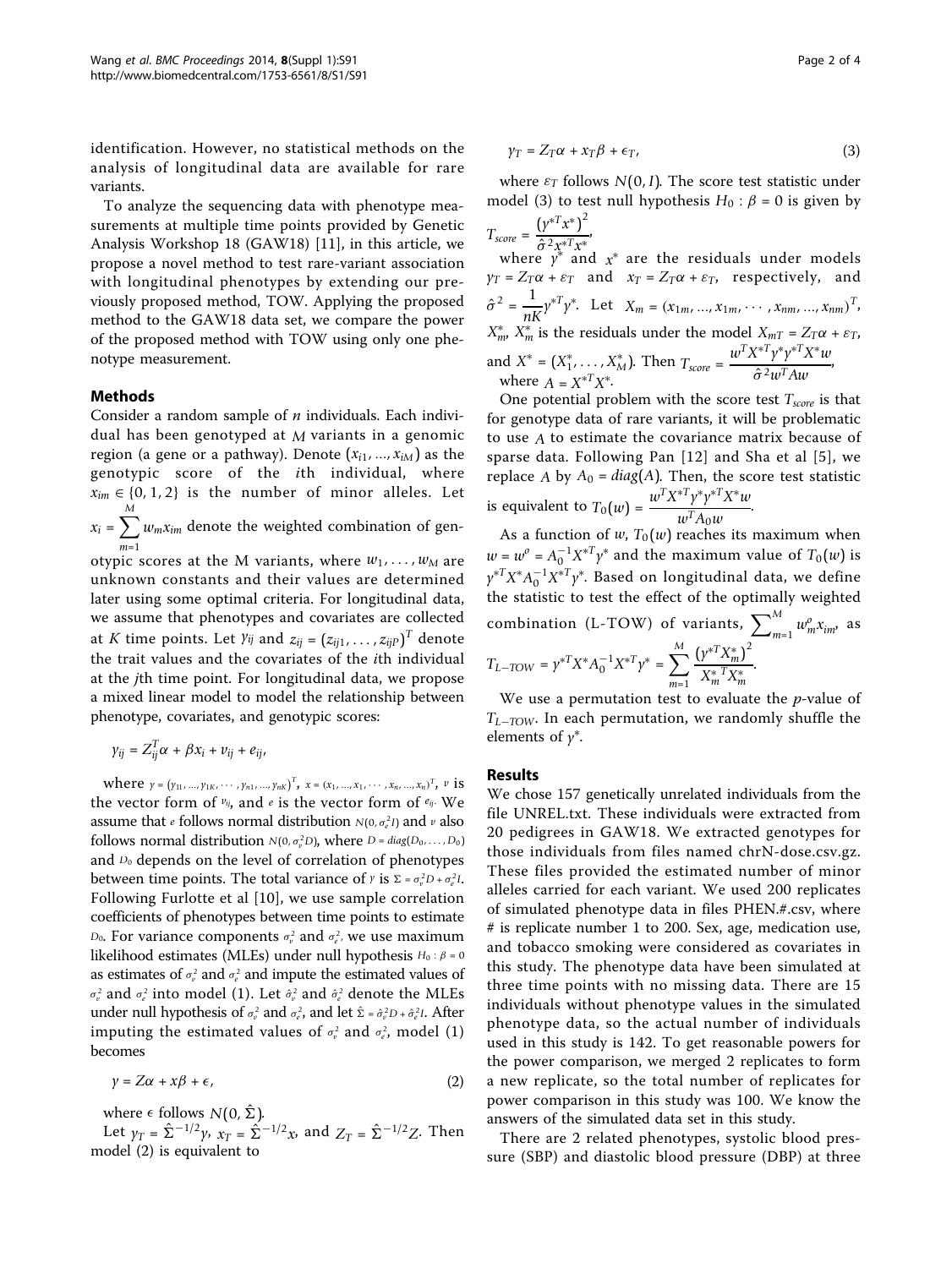time points. Based on the 2 related phenotypes, we consider 4 phenotype measurements: SBP, DBP, the first principal component of SBP and DBP, and the summation of SBP and DBP. For each phenotype measurement, we consider five tests: (a) L-TOW, which uses phenotype measurements at three time points; (b) TOW-1, TOW based on phenotype measurement at the first time point; (c) TOW-2, TOW based on phenotype measurement at the second time point; (d) TOW-3, TOW based on phenotype measurement at the third time point; and (e) TOW-Ave, TOW based on the average phenotype measurements over three time points. Based on each of the 4 phenotype measurements, we compare the power of L-TOW, TOW-Ave, and TOW-Single (average power of TOW-1, TOW-2, and TOW-3) to detect association between each of the top 17 genes that influence only DBP, only SBP, or both DBP and SBP. The power comparisons based on phenotype measurement DBP are given in Figure 1. This figure shows that in 15 of 17 genes, L-TOW is the most powerful test, TOW-Ave is the second most powerful test, and TOW-Single is the least powerful one. Power comparisons based on other three phenotype measurements show similar patterns. (Results are not showed.)

We also evaluated type I error rates of the proposed test, L-TOW. To evaluate the type I error we chose 200 blocks (100 variants in each block) from chromosome 21 that are far from causal variants. In each block, we applied L-TOW to each of the 100 replicates to test association between genotypes and the trait SBP. We obtained one p-value for each replicate and each block.

The histogram of the [2](#page-3-0)0,000  $p$ -values is given in Figure 2. This figure shows that the distribution of  $p$ -values is very close to the uniform distribution, which indicates that L-TOW has correct type I error.

# **Discussion**

We have developed TOW to detect association of rare and common variants [[5\]](#page-3-0). Because the GAW18 data set provided phenotype measurements at multiple time points, similar to most of the existing methods for rarevariant association studies, TOW can only be applied to this data set by either using phenotype measurement at a single time point or using the average phenotype measurements over all time points. It is likely that a method jointly modeling phenotype measurements at all time points may increase power. This motivated us to extend our previously developed method, TOW, from phenotype measurement at one time point to phenotype measurements at multiple time points. By applying our newly developed method L-TOW to the GAW18 simulated data set, we showed that L-TOW has increased power over TOW by using either phenotype measurement at one time point or average phenotype measurements over multiple time points.

Although we describe our method using unrelated individuals, it is not difficult to extend the method to family-based data. For family data, denote (*xij*1, ..., *xijM*) as genotypic score of the jth member in the ith family *M*

and 
$$
x_{ij} = \sum_{m=1} w_m x_{ijm}
$$
. Let  $Y_{ijk}$  and  $z_{ijk} = (z_{ijk1}, \ldots, z_{ijkP})^T$